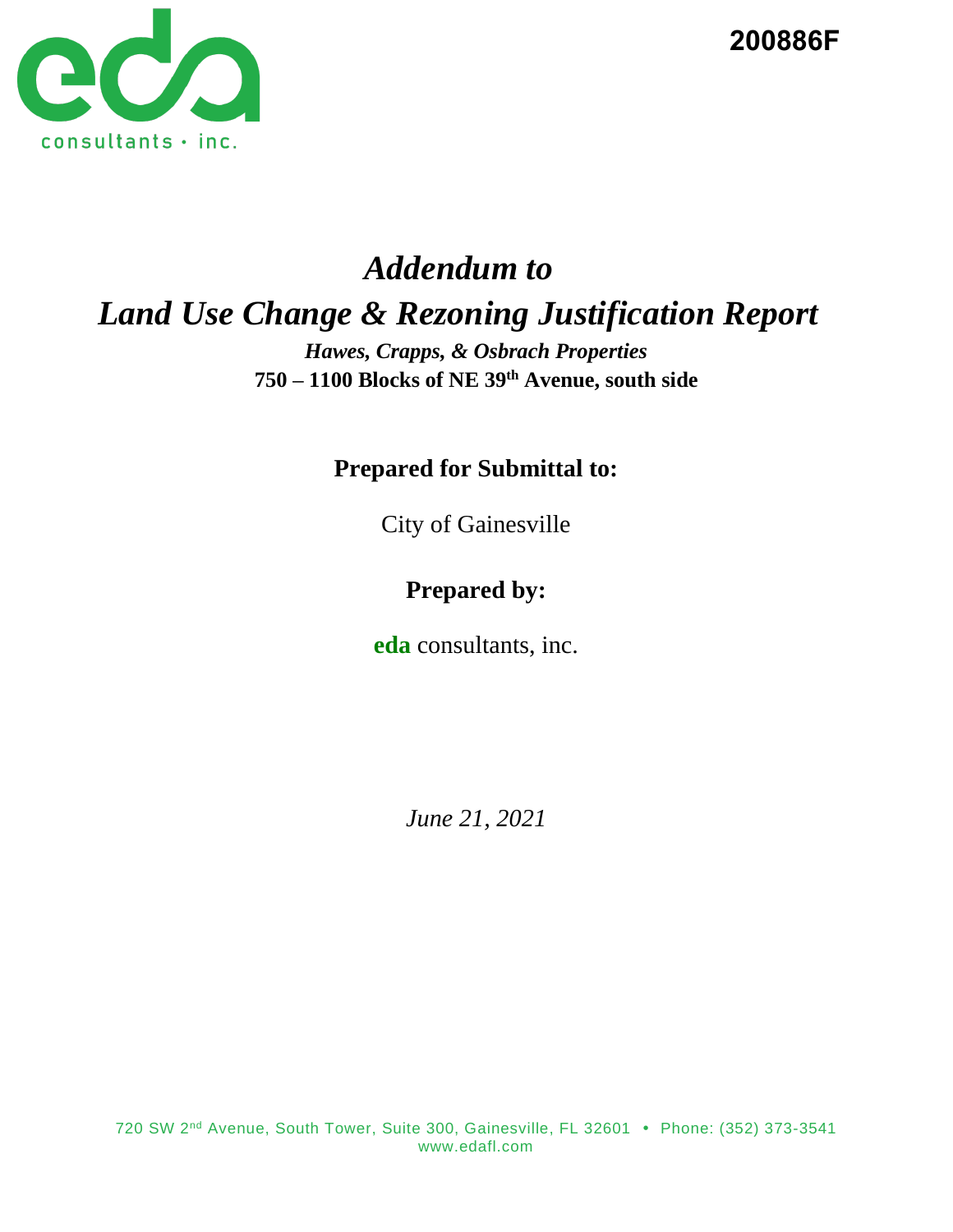# **Introduction and Background**

On June 3, 2021, the City Commission heard presentations from City staff and the applicant concerning four parcels (08231-008-000, 08231-008-001, 08231-008-002, 08231-008-003) located in the 755-1100 block, south side of NE 39<sup>th</sup> Avenue that were the subject of a proposed future land use map amendment. The petition number associated with the public hearing is PB-20-152 LUC and the associated ordinance is 200886. The staff and Plan Board recommendations were for approval of a future land use map amendment to change the land use category from Planned Use District (PUD) to Commercial, Residential Medium Density, and Residential Low Density. The City Plan Board had approved the proposed change unanimously.

During that June 3, 2021 meeting, the City Commission expressed a desire to see a mixed-use component in the eastern area of the property, specifically where the Residential Medium Density had been proposed. The City Commission then voted 4-1 to request that the application be readvertised for a public hearing and transmittal hearing on July 15, 2021 with the following land uses: Commercial, Urban Mixed Use, and Residential Low. The map below illustrates the revised proposal that the City Commission approved for a transmittal hearing on July 15, 2021.



It should be noted that the areas proposed for the Commercial and Residential Low Future Land Use categories remain unchanged from the original proposal. The only change is the area proposed for Urban Mixed Use (UMU), which consists of 18.82 +/- acres of the total 83.79 acres.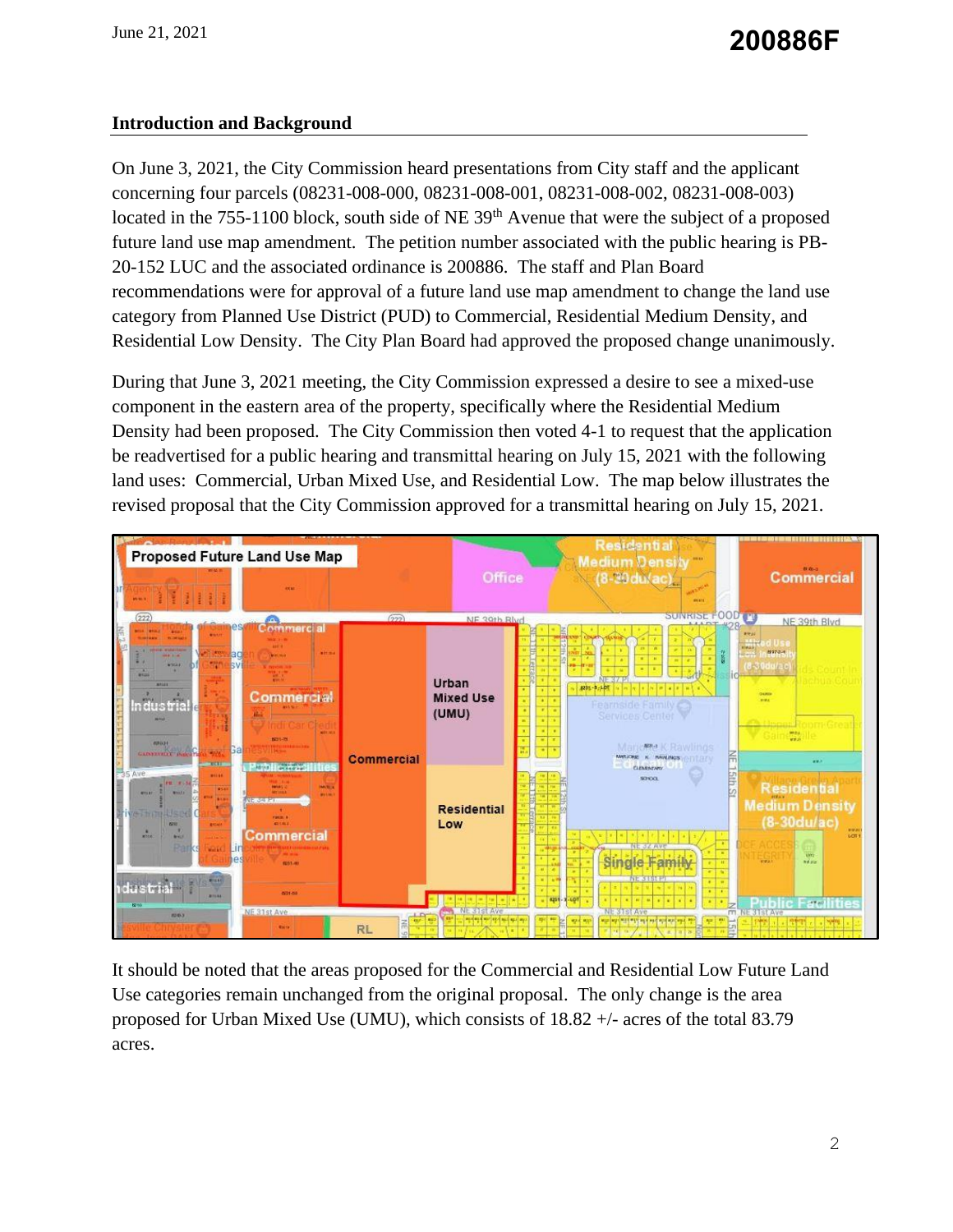# **200886F**

This addendum to the original justification report for the proposed future land use map amendment updates the data and analysis to represent the revised information associated with the City Commission's decision to include Urban Mixed Use as part of the proposal.

Based on the revisions, the acreages for each of the proposed future land use categories are:

| Commercial      | $42.22 +/-$ acres (unchanged)                              |
|-----------------|------------------------------------------------------------|
| Residential Low | $22.75 +/-$ acres (unchanged)                              |
| Urban Mixed Use | $18.82 +$ - acres (changed from Residential Medium to UMU) |

#### **Updated Information Based on the City Commission Revision**

The following is a description of the Urban Mixed Use future land use category from the City's Comprehensive Plan (Future Land Use Element Policy 4.1.1).

*Urban Mixed-Use (UMU): up to 60 units per acre; and up to 20 additional units per acre by Special Use Permit This land use category allows residential, office, retail and serve uses either as stand-alone uses or combined in a mixed-use development format. Light assembly, fabrication, and processing uses within fully enclosed structures shall be allowed in specified zoning districts as specially regulated by the Land Development Code. Structures in this category shall be oriented to the street and encouraged multi-modal transportation through the development design. Developments located within this category shall be scaled to fit the character of the area. Residential density shall be limited to 60 units per acre with provisions to add up to 20 additional units per acre by Special Use permit as specified in the land development regulations. Maximum building height shall range between 4 to 5 stories, depending upon the implementing zoning district, with provisions to add up to an additional 1 to 2 stories by a height bonus system as established in the Land Development Code. Land development regulations shall set the appropriate densities, the types of uses; design criteria; landscaping, and pedestrian/vehicular access. Public and private schools, places of religious assembly and community facilities are appropriate within this category.*

The proposed Urban Mixed Use category allows double the residential density that would have been permitted under the Residential Medium Density (RM) proposal (60 units/acre by right in UMU versus 8 - 30 units/acre in RM).

As proposed by the City Commission, the Urban Mixed Use category area of the property will serve as a stepdown transition between the more intense Commercial land use category on the western side of the property and the Residential Low area on the eastern property boundary (which serves as a stepdown transition to the Single Family land use category to the east). The benefit of the change to Urban Mixed Use is to allow for a mix of residential and non-residential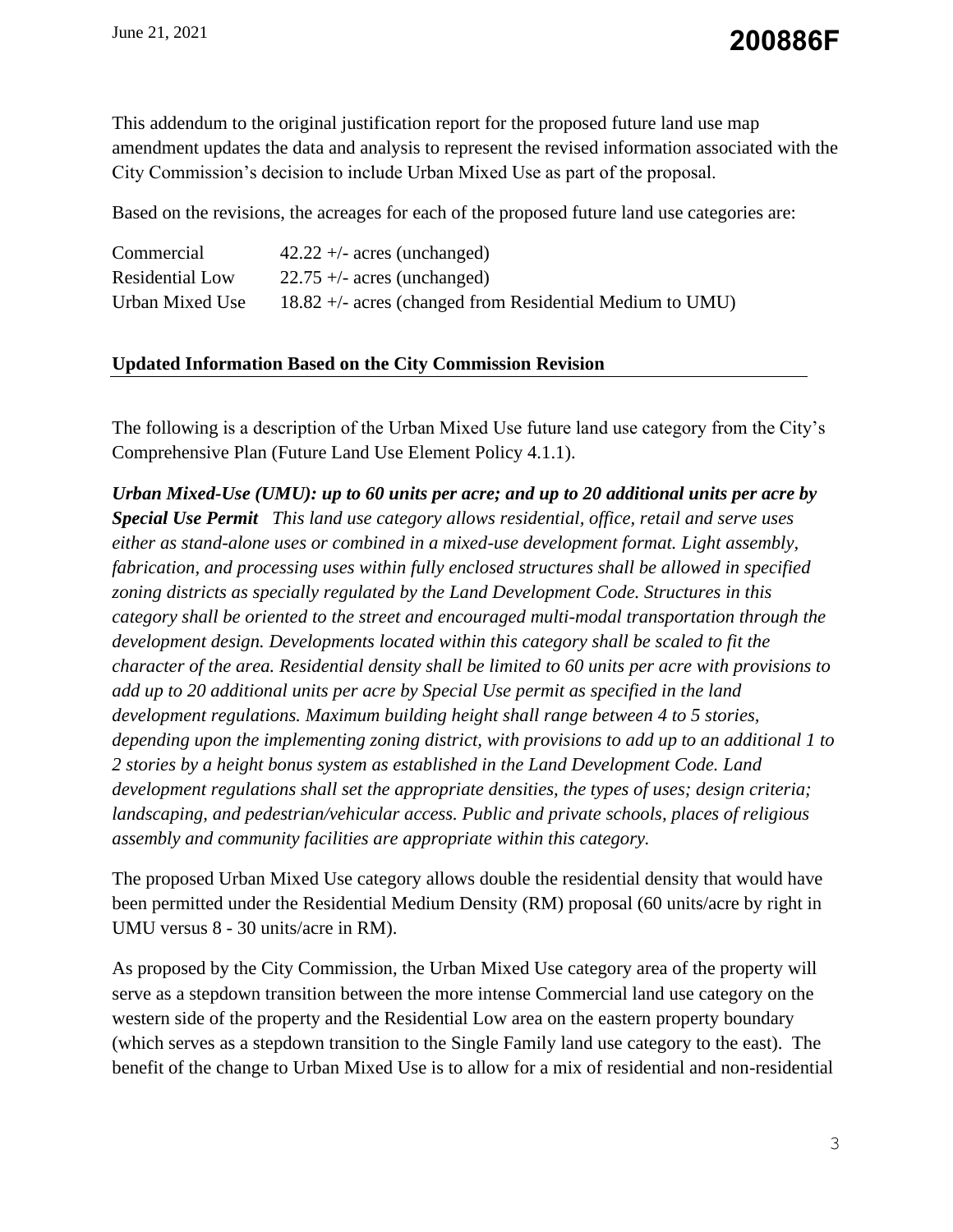uses to allow for additional retail and service uses in the neighboring areas. It will also increase density on that area to allow for more residential unit types along with retail/office uses.

# Updated Level of Service Analysis

# **Existing Land Use & Zoning**

For the approximately 83.79-acre parcel, the following table indicates the estimated allowable density and intensity that could be accomplished under the standard land use and zoning regulations, as permitted by right under the current future land use categories and zoning districts. It should be noted that only a portion of the site was designated for residential use (54.08 acres of the total 83.79 acres), and it was set at a maximum density of 8 dwelling units per acre. A similar restriction to 8 dwelling units/acre was specified in the PD ordinance. The Planned Use District ordinance limited the floor area ratio for the commercial and warehouse portions of the property (29.71 acres) to 0.30. Therefore, that is what will be used to calculate the non-residential square footage maximum for the development. The resulting calculation is 388,250 square feet maximum. The PD ordinance further limited the square footage to 200,000 square feet of business automotive use, 40,000 square feet of self-storage use, and 40,000 square feet of office use (for a total of 280,000 square feet).

| <b>Site Area</b>                 | <b>Density Range</b> | <b>Minimum / Maximum</b><br><b>Residential Units</b> |
|----------------------------------|----------------------|------------------------------------------------------|
| 54.08 +/- acres PUD FLU Category | 8 d.u./acre          | 0 - 432 Dwelling Units                               |
| 54.08 +/- acres PD               | 8 d.u./acre          | 0 - 432 Dwelling Units                               |

## **Proposed FLU Designations**

The proposed maximum future development scenario for the property is  $42.22 +1$ - Commercial development; 18.82 acres of Urban Mixed Use development; and 22.75 acres of Residential Low development. The following table illustrates this development scenario with the estimated allowable residential density by right that could be accomplished under the proposed Urban Mixed Use and Residential Low land use categories. There is no FAR stated in the City's Comprehensive Plan for the Commercial land use category. Therefore, for comparative purposes, the 0.3 FAR that was used for the existing PUD land use scenario is used for the proposed land use scenario.

| <b>Site Area</b>                   | <b>Density or</b><br><b>Intensity Range</b> | <b>Minimum / Maximum</b><br><b>Development</b>      |
|------------------------------------|---------------------------------------------|-----------------------------------------------------|
| $18.82 +/-$ acres UMU FLU Category |                                             | Up to 60 d.u./acre $\vert$ 0 - 1,129 Dwelling Units |
| $22.75 +/-$ acres RL FLU Category  |                                             | Up to 15 d.u./acre $\vert 0 - 341$ Dwelling Units   |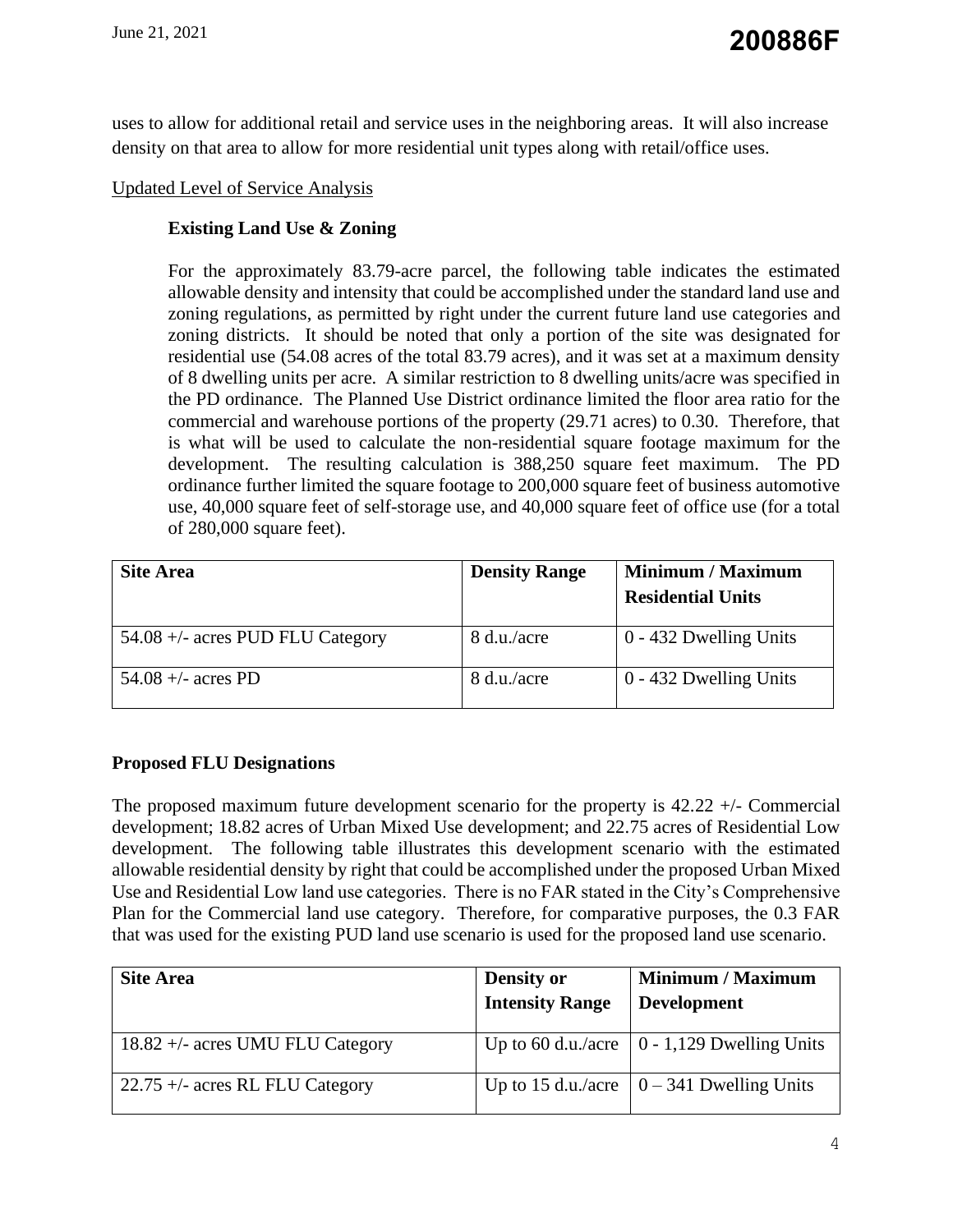|  |  |  |  | <b>Net Change between FLU Designations (Maximums)</b> |  |
|--|--|--|--|-------------------------------------------------------|--|
|--|--|--|--|-------------------------------------------------------|--|

| <b>Maximum Residential</b>        | <b>Maximum Residential</b>  | <b>Net Change in Maximum</b>   |
|-----------------------------------|-----------------------------|--------------------------------|
| <b>Development Scenario</b>       | <b>Development Scenario</b> | <b>Residential Development</b> |
| <b>Existing FLU</b> (54.08 acres) | Proposed FLU (40.84 acres)  | <b>Scenario</b>                |
|                                   |                             |                                |
|                                   |                             | (Existing vs. Proposed)        |

| <b>Maximum Non-</b>            | <b>Maximum Non-Residential</b> | <b>Net Change in Maximum</b> |
|--------------------------------|--------------------------------|------------------------------|
| <b>Residential Development</b> | <b>Development Scenario</b>    | <b>Non-Residential</b>       |
| <b>Scenario Existing FLU</b>   | Proposed FLU & Zoning          | <b>Development Scenario</b>  |
| $(29.71 \text{ acres})$        | $(42.22 + 4$ acres             | (Existing vs. Proposed)      |
|                                |                                |                              |

# **a. Transportation**

The property is located in Transportation Mobility Program Area (TMPA) Zone A. Development within Zone A is required to meet applicable requirements within Policies 10.1.3 and 10.1.4 of the Comprehensive Plan Transportation Mobility Element. The trip generation for the proposed change (based on the maximum development land use scenario) is based on the net increase in the number of trips from what exists under the current Planned Use District future land use category to what may exist under the proposed Commercial, Urban Mixed Use, and Residential Low categories. The trip generation analysis for net, new trips is presented below:

# **Trip Generation (Existing and Proposed FLU)**

The table below indicates the estimated trip generation for the proposed maximum 1,470 multifamily dwelling unit development, and 42.22 +/- acres of non-residential use (this assumes a 0.3 FAR for the proposed commercial acreage). That results in 551,731 maximum square feet of proposed commercial development ((42.22 x 0.3) x 43,560 = 551,731 square feet). The trip generation for the Commercial land use area portion of the site will use ITE Land use 820 Shopping Center to calculate the maximum development scenario.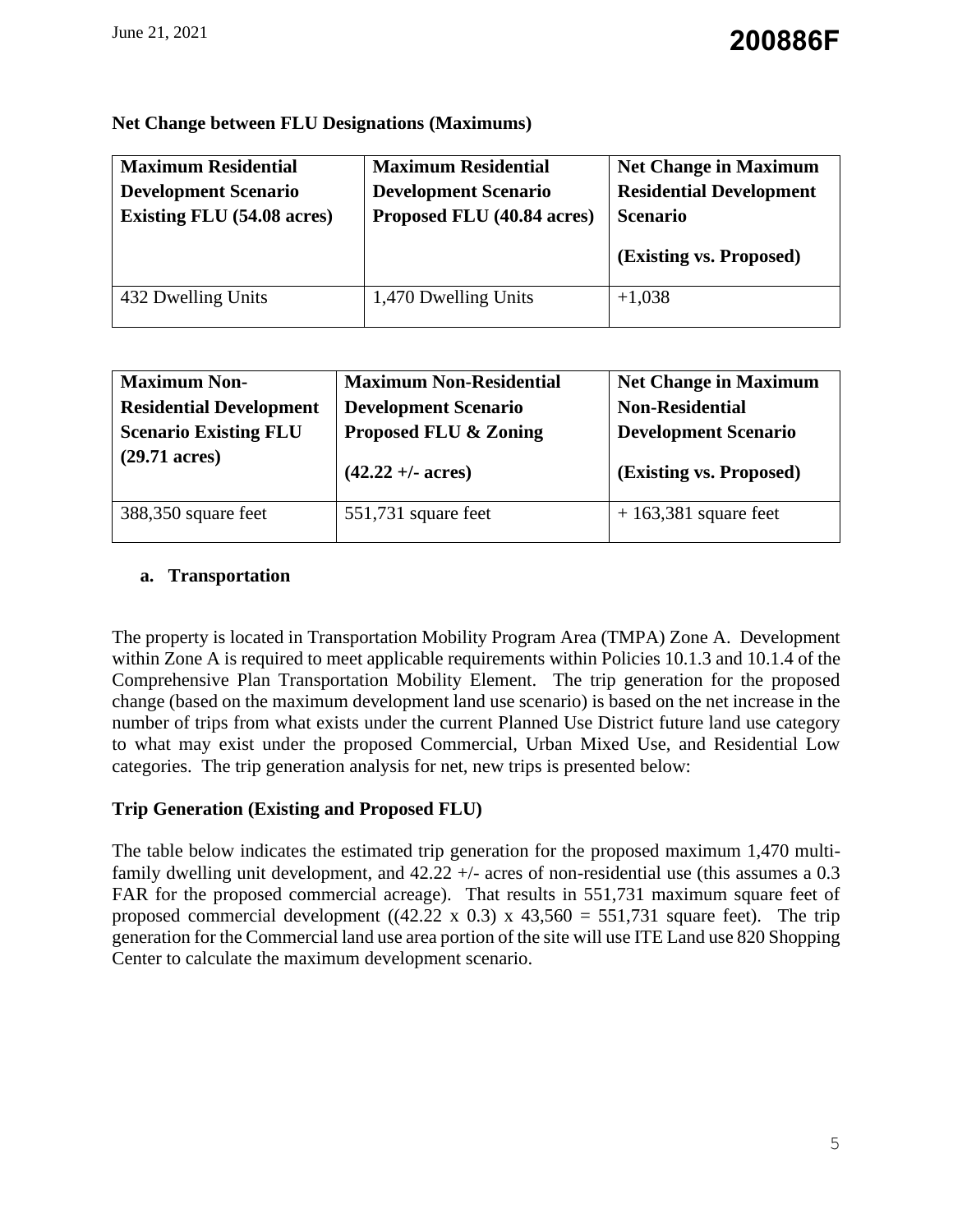# **Potential Net Trip Generation Table**

| <b>ITE Land Use</b>                                                          | <b>Units</b>         | <b>Daily Rate</b>        | <b>Daily</b> | <b>PM Peak</b>          | <b>PM</b>    |  |
|------------------------------------------------------------------------------|----------------------|--------------------------|--------------|-------------------------|--------------|--|
|                                                                              |                      |                          | <b>Trips</b> | Rate                    | <b>Trips</b> |  |
| Proposed: Multifamily (Low<br>Rise) ITE 220                                  | 1,470                | 7.32                     | 10,760       | 0.56                    | 823          |  |
|                                                                              |                      |                          |              |                         |              |  |
| Existing: Single-family                                                      | 432                  | 9.44                     | 4,078        | 0.99                    | 428          |  |
| <b>ITE 210</b>                                                               |                      |                          |              |                         |              |  |
| <b>Net New Residential Trip</b>                                              | $+1,038$             |                          | $+6,682$     |                         | $+395$       |  |
| <b>Generation</b>                                                            |                      |                          |              |                         |              |  |
|                                                                              |                      |                          |              |                         |              |  |
| Existing: Shopping Center                                                    | 388,350<br><b>SF</b> | 37.73/1,000<br><b>SF</b> | 14,660       | 3.81/1,000<br><b>SF</b> | 1,480        |  |
| <b>ITE 820</b>                                                               |                      |                          |              |                         |              |  |
|                                                                              |                      |                          |              |                         |              |  |
| Proposed: Shopping Center                                                    | 551,731<br><b>SF</b> | 37.75/1,000<br><b>SF</b> | 20,828       | 3.81/1,000<br><b>SF</b> | 2,102        |  |
| <b>ITE 820</b>                                                               |                      |                          |              |                         |              |  |
| <b>Net New Non-residential</b>                                               | 163,381              |                          | $+6,168$     |                         | $+622$       |  |
| <b>Trip Generation</b>                                                       |                      |                          |              |                         |              |  |
|                                                                              |                      |                          |              |                         |              |  |
|                                                                              |                      |                          |              |                         |              |  |
| <b>Total</b><br><b>Net</b><br><b>New</b><br><b>Trip</b><br><b>Generation</b> |                      |                          | $+12,850$    |                         | $+1,017$     |  |

*Source: ITE Trip Generation 10th Edition*

As indicated in the table above, the proposed land use change in the maximum development scenario could result in an anticipated increase of 1,017 PM Peak hour trips of adjacent street traffic and 12,850 average daily trips.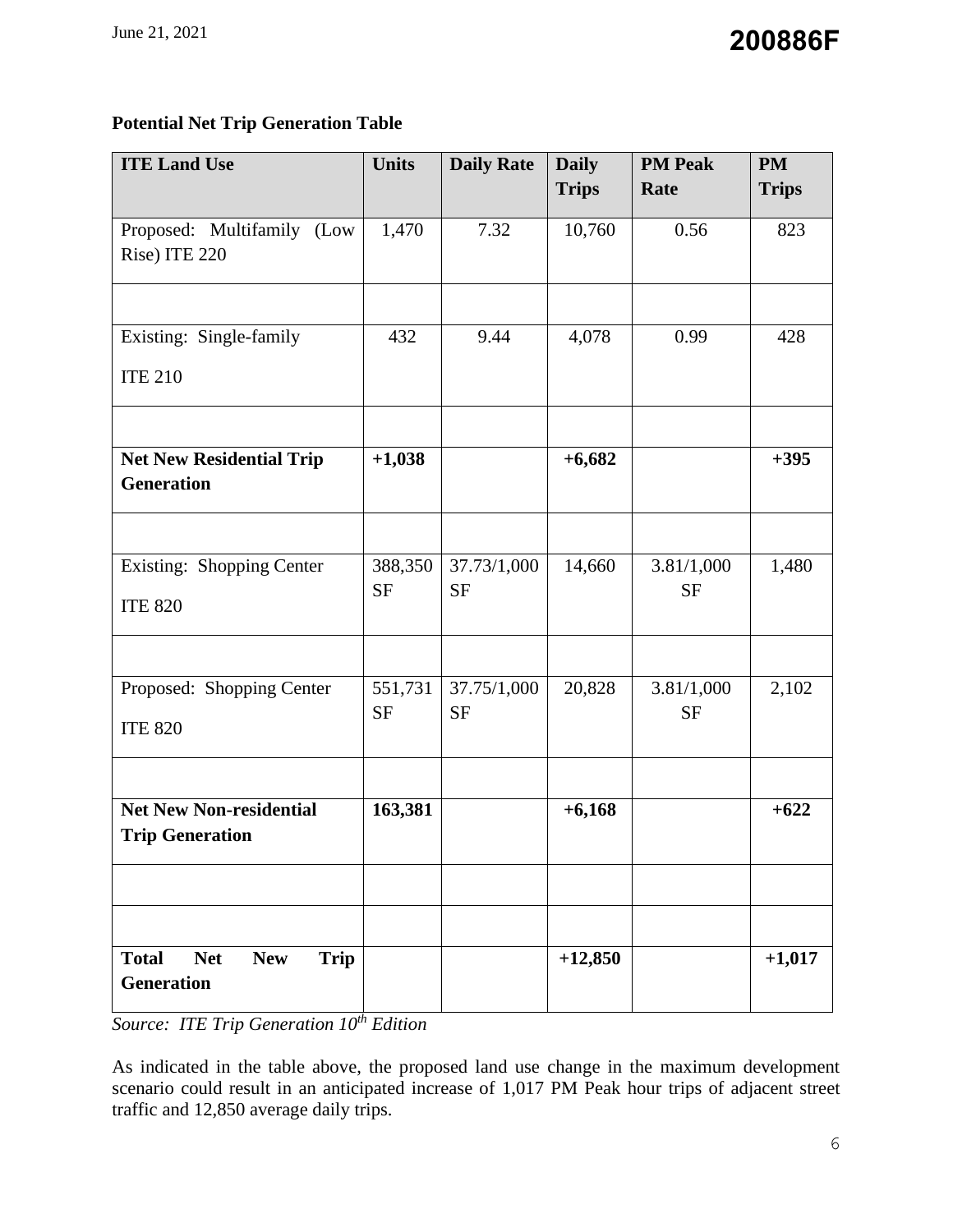Ultimately, when future development occurs at the site, the trips associated with the proposed development at the time of application will be used to determine how the development will meet the requirements in TMPA Zone A. Because this site is located outside of the UF Context Area, there will not be any required transit payments for any multi-family development on the parcel.

# *b. Potable Water & Wastewater*

The site can be served by both potable water and wastewater from Gainesville Regional Utilities (GRU). There are existing potable water lines in the surrounding streets (NE  $39<sup>th</sup>$  Avenue and NE 31<sup>st</sup> Avenue), and there is an existing wastewater line connection that can be made from the rear property lines of the single-family residential area that abuts to the east and south. According to GRU, development within this area can be served by these existing utilities with adequate capacity. On-site provision of wastewater service to the site will require developer-funded improvements, which will include the extension of these lines into the site area.

# *c. Solid Waste*

The proposed change in future land use and zoning will not cause the City's solid waste system to operate below the adopted LOS. Solid waste will not exceed Gainesville's established Level of Service Standard of 0.655 tons of solid waste per capita per year disposed (3.6 pounds solid waste per capita per day disposed). There is adequate capacity to meet the required demand from any proposed development.

# *d. Recreation*

The City of Gainesville is currently meeting all LOS standards for recreation. The proposed land use and zoning change will not significantly affect the required LOS. As future residential development occurs, each residential development will be required to demonstrate compliance with the adopted recreation Level of Service standards.

## *e. Mass Transit*

Transit services are currently in place to serve the site. The property has access to Regional Transit System (RTS) routes 15 and 39. It is probable that RTS would add a stop in front of the development along NE 39<sup>th</sup> Avenue when future development occurs at the site.

# *f. Public Schools*

A Public School Student Generation Calculation Form has been submitted as part of this application package. The potential units used on the form are based on the maximum development scenario listed for the proposed future land use and zoning. The scenario indicated 1,470 multifamily units on the  $18.82 +/-$  acres with Urban Mixed Use and  $22.75 +/-$  acres with Residential Low land use categories, with the remaining  $42.22 +/-$  acres in non-residential use. In addition, any proposed development at a future time would be required to provide a Public School Student Generation Form based on a proposed unit count at that time.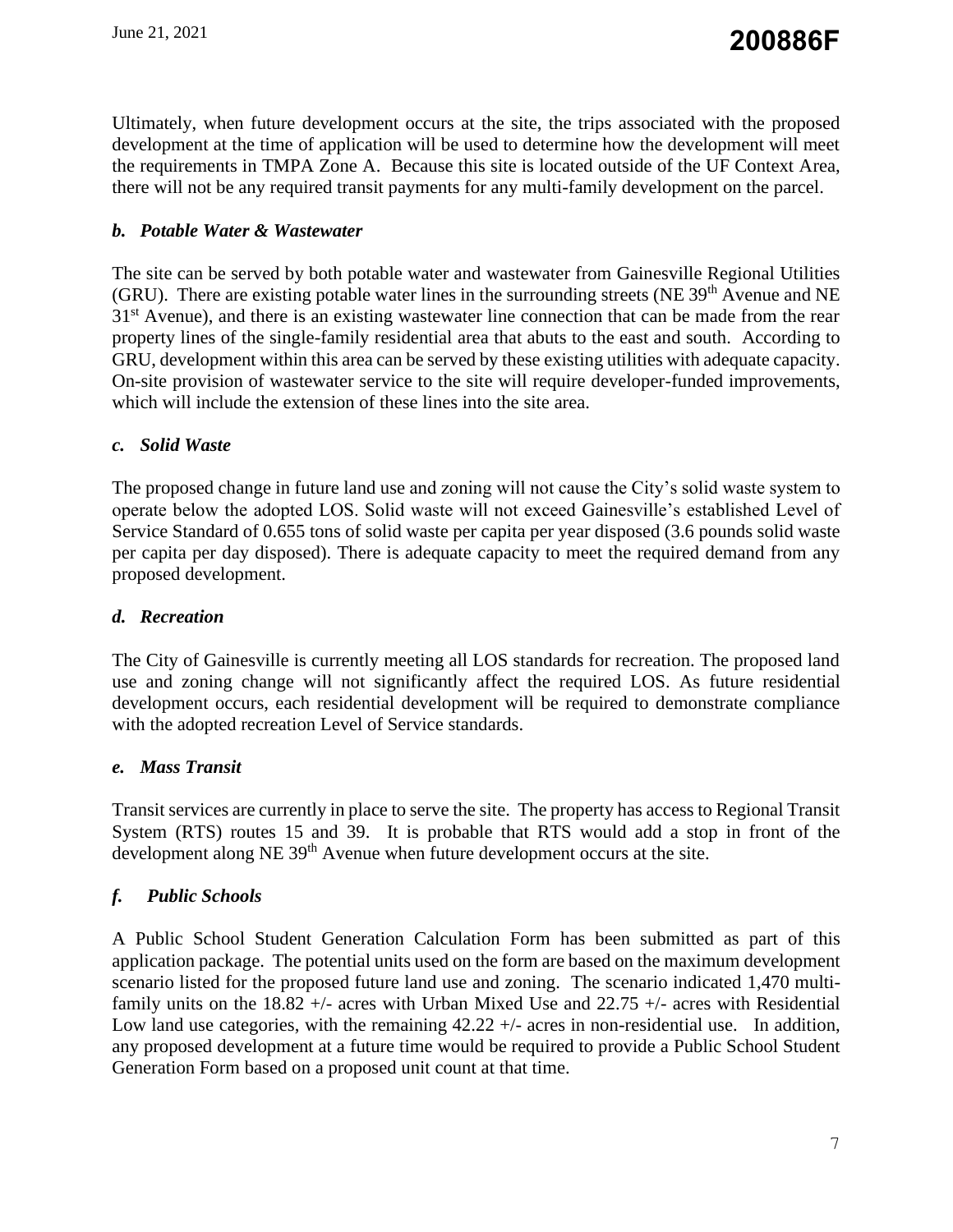# **Analysis for Changes to the Future Land Use Map**

Future Land Use Element Policy 4.1.3 sets the 11 review criteria for proposed changes to the Future Land Use Map. Each of the 11 criteria are listed below and responses are provided:

#### *1. Consistency with the Comprehensive Plan*

#### **Response:**

**The proposed Commercial, Urban Mixed Use, and Residential Low future land use categories are consistent with the City's Comprehensive Plan. The following objectives and policies are applicable to the proposed designations:**

# *FLU Policy 1.2.3 The City should encourage mixed-use development, where appropriate.*

**Consistency: The proposed changes to the future land use map for the subject property will allow for a mix of commercial, mixed-use, and multi-family development on the site. The Commercial and Urban Mixed Use portions of the property may serve the surrounding residential neighborhoods. The subject property is on a principal arterial (NE 39th Avenue; SR 222) that is appropriate for mixed-use development due to vehicular access, transit availability, existing bike lanes, and existing sidewalks. It is also appropriate because this is an infill situation where centralized utilities and other public infrastructure are available to serve future development on the site.**

*Objective 1.5 Discourage the proliferation of urban sprawl.* 

**Consistency: The proposed land use change is on property that is surrounded on the east, south, and west by existing development that has been in place since the 1960s and later time periods. In addition, the surrounding area is served by existing utilities and infrastructure such as roads, transit service, sidewalks, and bike lanes. As an infill area, future development on the property would discourage urban sprawl.**

## *Objective 4.1*

*The City shall establish land use designations that allow sufficient acreage for residential, commercial, mixed use, office, industrial, education, agricultural, recreation, conservation, public facility and institutional uses at appropriate locations to meet the needs of the proposed population and that allow flexibility for the City to consider unique, innovative, and carefully construed proposals that are in keeping with the surrounding character and environmental conditions of specific sites.* 

**Consistency: The proposed Commercial, Urban Mixed Use, and Residential Low land use categories for the subject property will directly contribute to the City by providing land area appropriate for infill development that utilizes existing infrastructure within close proximity to residential areas in the northeast needing goods and services. The surrounding areas east and south consist of compatible residential properties that were**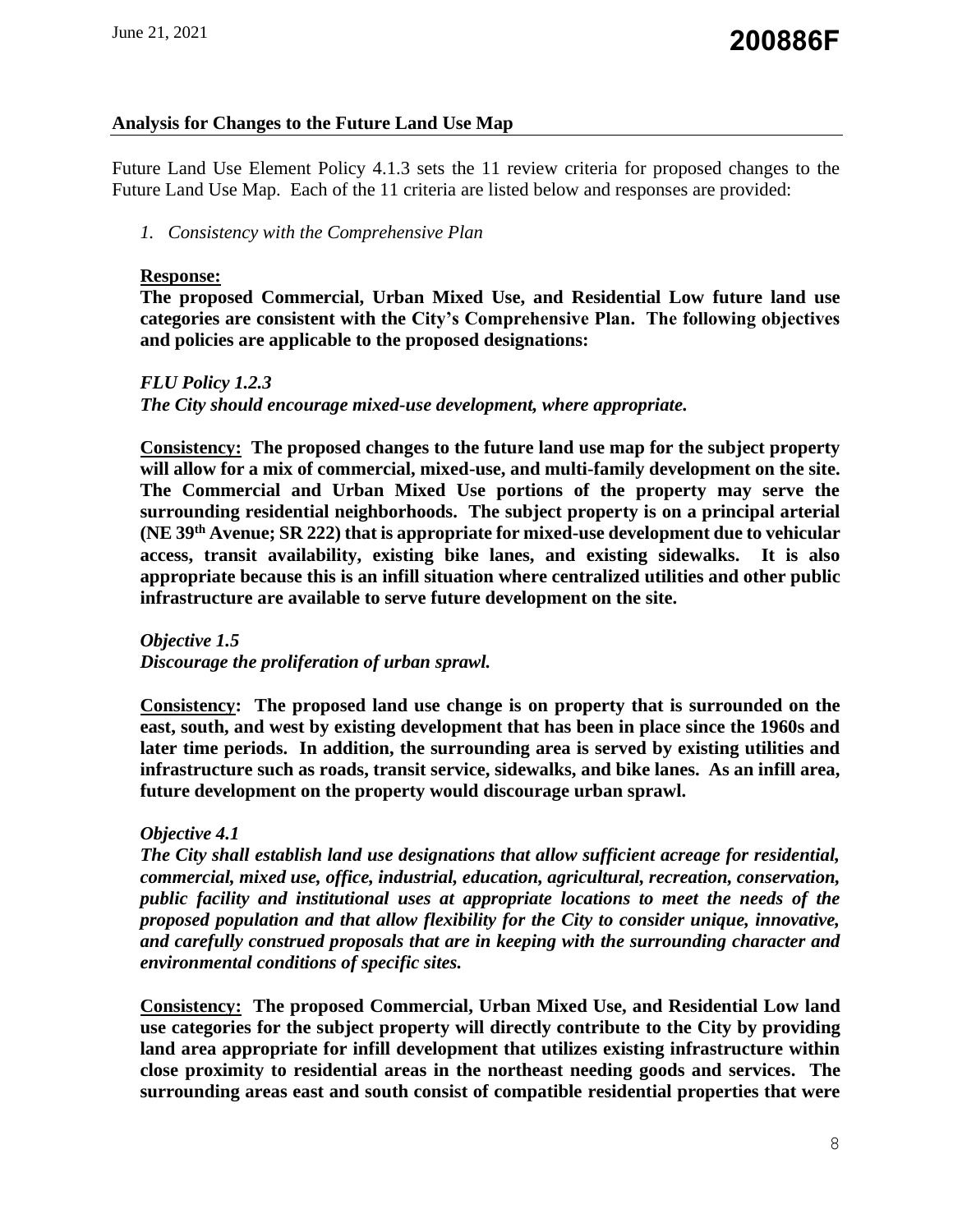**developed decades ago. To the west are existing automobile dealerships that were developed during the past 10-20 years. The locations of the future land use designations on the property are in keeping with the surrounding character.**

# *2. Compatibility and surrounding land uses*

**Response: The subject property is presently undeveloped but does have a future land use category designation (PUD) that permits both commercial and residential development on the property. Abutting property to the south and east contains existing single-family development. To the south across NE 31st Avenue is property designated Residential Low. However, that property is in use as wetland mitigation and will not be developed for residential use. Across NE 39th Avenue to the north there is vacant land with Commercial and Office land use designations. Abutting property to the west contains existing automobile dealerships and a bank with the Commercial future land use designation.** 

**An analysis of the existing land use pattern indicates that the proposed Commercial land use on the western side of the property will not negatively impact the nature of the existing development pattern in the area since it abuts existing Commercial land use. The proposed Urban Mixed Use category area will serve as a stepdown transition between the more intense Commercial land use on the western portion of the property and the Residential Low proposed on the eastern border of the property. The Residential Low land use category will abut existing single-family development. The existing development pattern and land use & zoning mapping in the area is primarily residential to the south and east of the parcel. To the north is Commercial and Office designated vacant land that is separated by a 4-lane divided State highway (NE 39th Avenue). Any proposed future non-residential uses on the Commercial-designated portion of the site will be required to be buffered from surrounding residential uses by the landscape buffer requirements in the Land Development Code.** 

## *3. Environmental impacts and constraints*

**Response: See the Environmental Resources Assessment that was submitted with this application for a discussion of environmental impacts and constraints. Any future development at the site will be required to protect regulated wetlands and wetland buffer areas.**

## *4. Support for urban infill and/or redevelopment*

**Response: The subject property is within the urbanized portion of the City of Gainesville. Urban land uses, centralized utilities, transit service, bike lanes, sidewalks, and public roadways are located adjacent to the project area. Due to its location and proximity to necessary public facilities, the property is suitable for urban infill development. The property has been vacant for many years. A change to the Commercial, Urban Mixed Use, and Residential Low future land use categories will encourage infill development to occur at the site. This is necessary because the existing PUD land use designation has**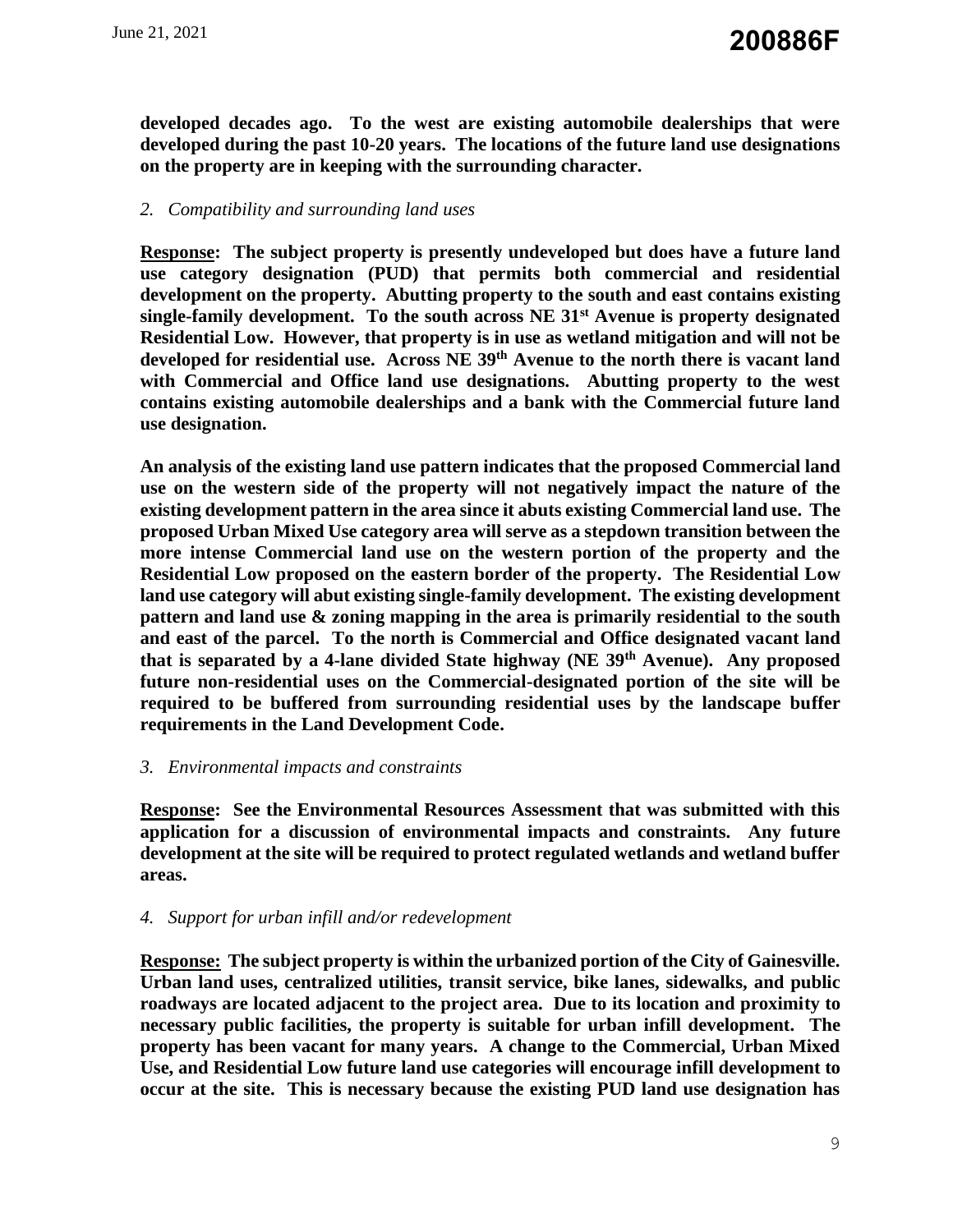**lapsed on the property due to the age of the ordinance. As indicated earlier, the subject property is characteristic of urban infill because it is a vacant parcel surrounded by developments to the east, south, and west that occurred as early as the 1960s.**

# *5. Impacts on affordable housing*

**Response: The proposed land use change to include Urban Mixed Use and Residential Low will allow a greater number of residential units on the property than previously allowed under the PUD/PD land use and zoning. The maximum number of dwelling units for the PUD/PD would have been 432 at 8 dwelling units/acre. The proposed Urban Mixed Use and Residential Low land use categories will allow up to 1,470 multi-family dwelling units. This is an increase of 1,038 residential units. The additional density on the site and addition of multi-family units can result in more affordable housing opportunities by lowering the unit and land costs associated with construction.**

#### *6. Impacts on the transportation system*

**Response: No development activity is proposed as part of the proposed land use and zoning change. However, an analysis of the net increase in trips was provided in the Responses to Application Questions section of this report (see above). That analysis noted that the net, new average daily trips is anticipated to be 12,850 at a maximum development scenario and an increase of 1,017 p.m. peak hour trips of adjacent street traffic. Any future development on the site will require development plan review by the City. At that time, a more detailed traffic analysis with the exact development program would occur which must demonstrate compliance with the applicable transportation mobility program in effect at that time. The site is located in Zone A of the Transportation Mobility Program Area. Any development at the site will be required to meet the applicable criteria stated in the Transportation Mobility Element for Zone A.** 

**Currently the site is served by RTS Routes 15 and 39. There are existing bike lane facilities in NE 39th Avenue (both sides), and sidewalks are available on NE 39th Avenue (both sides) and on the south side of NE 31st Avenue.**

## *7. An analysis of the availability of facilities and services*

**Response: The property is located in the urbanized portion of Gainesville with available potable water, wastewater, and electric services. The site is accessed by roadways that have adequate capacity to serve future development on-site. At the time of future development on the site, there will be a requirement to meet the TMPA Zone A standards. There is existing transit service to the site. Bike lanes are available on both sides of NE 39th Avenue. Sidewalks to serve and connect future development on the site are available on NE 39th Avenue and on the south side of NE 31st Avenue. Future development on the southern portion of the site will be required to provide sidewalk along the property frontage along the north side of NE 31st Avenue. Please refer to the section within this report titled 'Level of Service Standards' for additional details. The applicant has submitted a Public School Student Generation Calculation Form as part of the land use and zoning change application process.**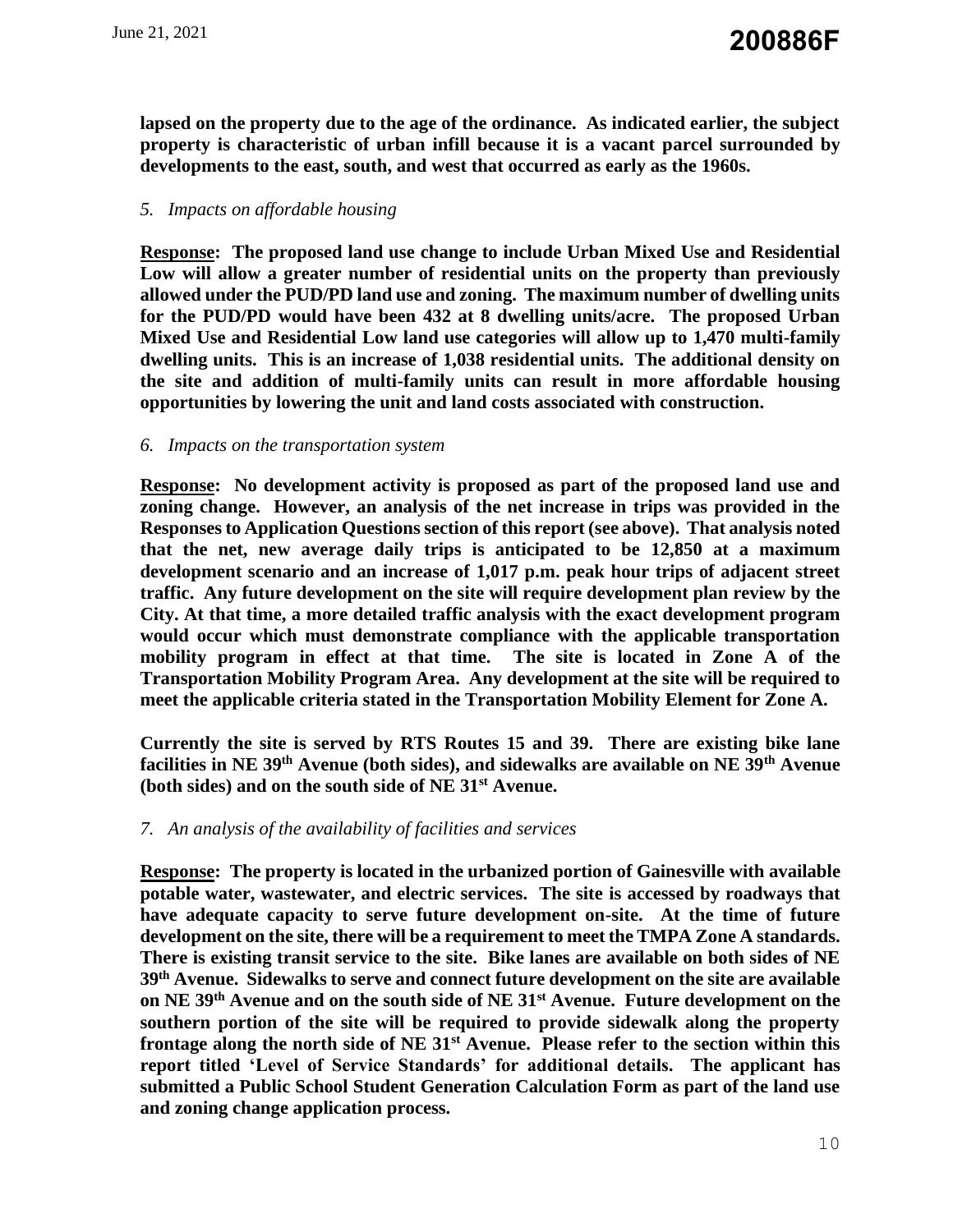### *8. Need for the additional acreage in the proposed future land use category*

**Response: The response to this question is based on a comparison of the land uses under the existing PUD land use versus what is being proposed by this application. The existing PUD future land use allowed for 29.71 acres of Commercial/Warehousing use and 54.08 acres of Single-family residential use. The proposal is for 42.22 +/- acres of Commercial land use (an increase of 12.51 acres), 18.82 +/- acres of Urban Mixed Use, and 22.75 +/ acres of Residential Low. Given the increased unit density allowed by the Urban Mixed Use land use category, there will not be a reduction in residential units on the site, and in fact, there is an increase of 1,038 residential units allowed at the site under the proposed land use changes. Given the existing acreage allowances of the current PUD on the site and the slight addition of acreage to the Commercial land use category (12.51 more than allowed under the PUD), this is a minor change in the overall Commercial acreage for the City of Gainesville. This is an infill parcel located in Northeast Gainesville that, with the proposed changes, can provide for the commercial, mixed use, and residential needs of the City.**

*9. Discouragement of urban sprawl as defined in Section 163.3164, F.S., and consistent with the requirements of Subsection 163.3177(6)(a)9., F.S.* 

**Response: The proposed change on the future land use map does not promote urban sprawl as defined in Section 163.3164, F.S. In fact, the proposed amendment discourages urban sprawl by facilitating development on an urban infill site with existing infrastructure. The site is located in the urban services area with existing development located south, east, and west when examining the existing land use patterns in the immediate area. The use of this land as proposed is considered infill in nature and will allow for neighborhood-serving non-residential uses and residential uses in a variety of densities and sizes within close proximity to existing residential units.** 

**Section 163.3177(6)(a)9.b., F.S. provides criteria to determine whether a land use amendment discourages the proliferation of urban sprawl. These criteria are listed below with responses.**

*b. The future land use element or plan amendment shall be determined to discourage the proliferation of urban sprawl if it incorporates a development pattern or urban form that achieves four or more of the following:*

*(I) Directs or locates economic growth and associated land development to geographic areas of the community in a manner that does not have an adverse impact on and protects natural resources and ecosystems.*

**Response: Any future development will be required to protect natural resources according to the stringent environmental protection standards found in the City of Gainesville Land Development Code, including LDC Chapter 30, Article VIII, Division 3 (Environmental Overlays) and Division 4 (Regulated Natural and Archaeological Resources). The accompanying Environmental Resource Assessment indicates that there**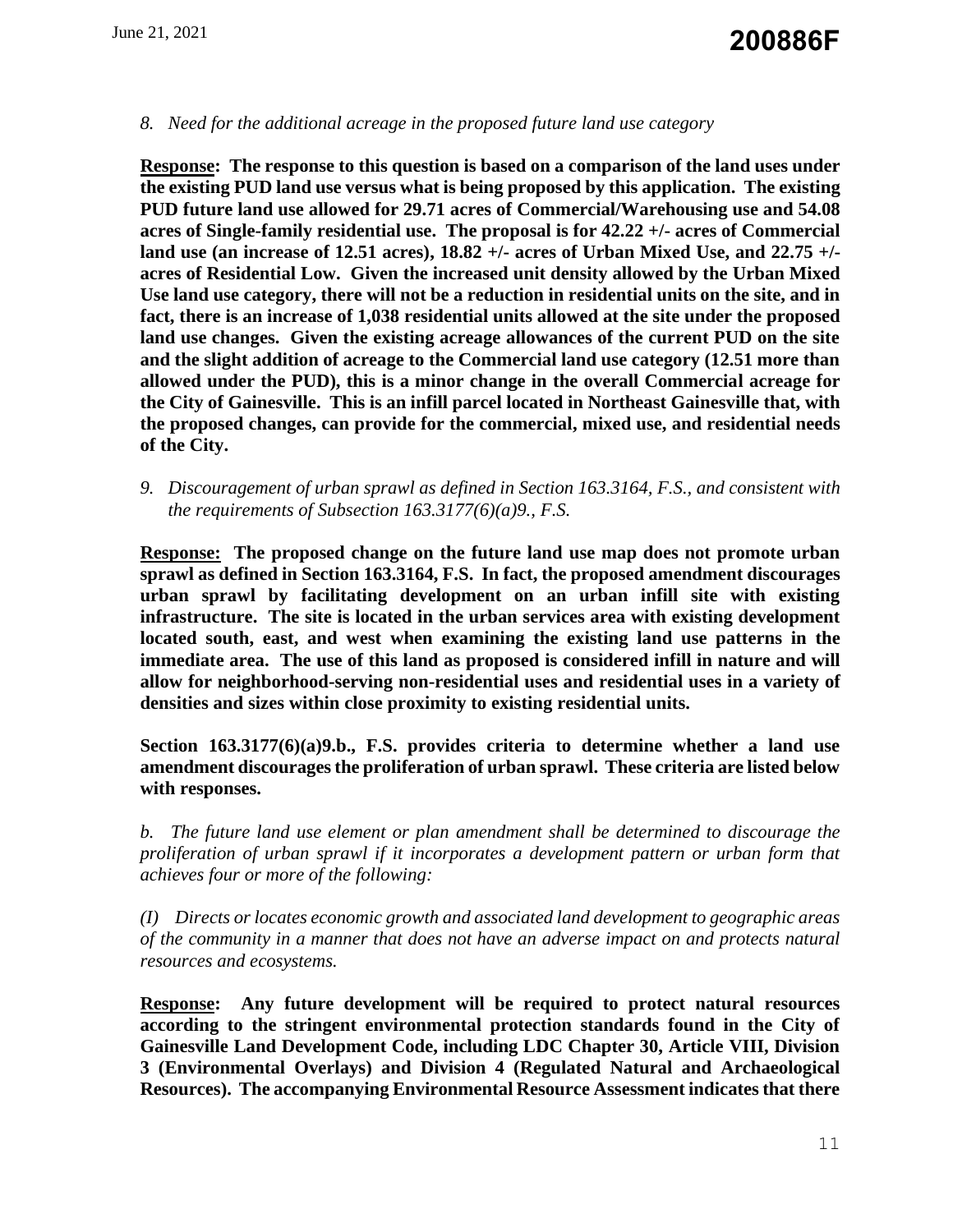**are some environmental constraints on the site. Those natural resources on the site will be protected by Code requirements at the point when future development occurs. The site is surrounded by existing development that has existed since the 1960s.**

*(II) Promotes the efficient and cost-effective provision or extension of public infrastructure and services.*

**Response: The site is in an area surrounded by uses served by existing public facilities and services (including roads, transit, sidewalks, and centralized utilities) and therefore, can be served by these services in an efficient manner. The property is also located near Rawlings Elementary School and The One Room School House.**

*(III) Promotes walkable and connected communities and provides for compact development and a mix of uses at densities and intensities that will support a range of housing choices and a multimodal transportation system, including pedestrian, bicycle, and transit, if available.*

**Response: The proposed land use change allows for a mix of non-residential and residential uses at a density that will promote compact development. There is existing transit service via RTS Routes 15 and 39. There are existing bike lanes on both sides of NE 39th Avenue. Public sidewalks are on both sides of NE 39th Avenue and along the south side of NE 31st Avenue. Future development on the southern portion of the site will be required to provide a sidewalk on the north side of NE 31st Avenue along the property frontage. The Commercial, Urban Mixed Use, and Residential Low land use categories allow for a mix of residential and non-residential uses that are connected by existing sidewalks along NE 39th Avenue. Any future development on the property will require internal connectivity between proposed residential and non-residential uses.**

*(IV) Promotes conservation of water and energy.*

**Response: The project site is in an area surrounded by uses served by existing public facilities and services, thereby reducing sprawl and wasteful allocation of resources, including water use via wells and non-centralized systems. All future development on the project site will be required to connect to centralized potable water and wastewater public facilities. The availability of transit service, bike lanes, and existing sidewalks also reduces transportation energy costs. Because the site is vacant, new construction on the site will be required to meet the current energy efficiency standards.**

*(V) Preserves agricultural areas and activities, including silviculture, and dormant, unique, and prime farmlands and soils.*

**Response: The proposed land use change does not include any existing lands designated as Agricultural on the future land use map. Thus, there is no reduction in agricultural land as a result of this proposed future land use amendment.**

*(VI) Preserves open space and natural lands and provides for public open space and recreation needs.*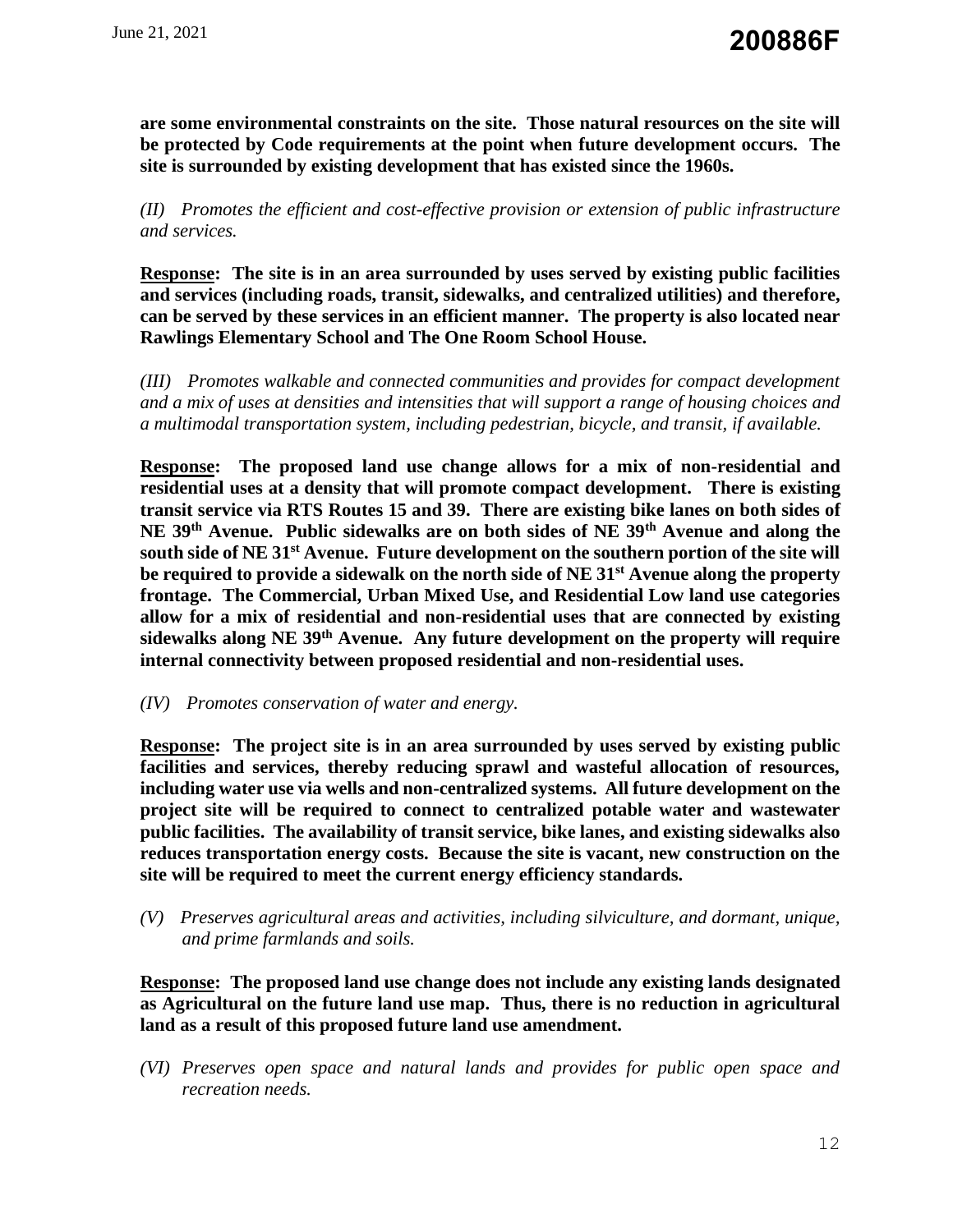**Response: The subject property currently is not in a Conservation or public lands category (it is in the PUD category). The site is in an urban area. Therefore, there is no reduction in current open space or recreational area that will occur as a result of the proposed future land use change. Any future development on the site will be required to protect natural resources according to the stringent environmental protection standards found in the City of Gainesville Land Development Code. The Flatwoods Conservation Area is located approximately ½ mile from the eastern property line of the subject property, and it will provide public open space opportunities for future residents on the subject property.**

*(VII) Creates a balance of land uses based upon demands of the residential population for the nonresidential needs of an area.*

**Response: The proposed change to the future land use map to Conservation, Urban Mixed Use, and Residential Low allows for a mix of non-residential and residential uses. The proposed Commercial and UMU portions of the site can provide goods and services for the neighboring residential properties. And, the Urban Mixed Use and Residential Low portions of the subject property can provide support the non-residential uses that may occur on the site.**

*(VIII) Provides uses, densities, and intensities of use and urban form that would remediate an existing or planned development pattern in the vicinity that constitutes sprawl or if it provides for an innovative development pattern such as transit-oriented developments or new towns as defined in s. [163.3164.](http://www.flsenate.gov/Laws/Statutes/2012/163.3164)*

**Response: The site is currently in an urban area served by existing public facilities and services, so it does not constitute sprawl. The density allowed within Urban Mixed Use portion is 60 units/acre, which is well above what is considered to be a transit-supportive density. The Residential Low land use category allows up to 15 dwelling units per acre, which is also considered transit supportive. Transit is already available (2 RTS routes: 15 and 39) to serve any future development at the site.** 

*10. Need for job creation, capital investment, and economic development to strengthen and diversify the City's economy; and* 

**Response: The proposed land use change will increase the development potential of the site by facilitating non-residential development and residential development in Northeast Gainesville. As previously stated, the site lies within the urban services area, which the Comprehensive Plan promotes for urban infill development. Any future development of this property with private capital investment will lead directly to job creation and an increased tax base for the City, which are economic development goals for the City.**

*11. Need to modify land use categories and development patterns within antiquated subdivisions as defined in Section 163.3164, F.S.*